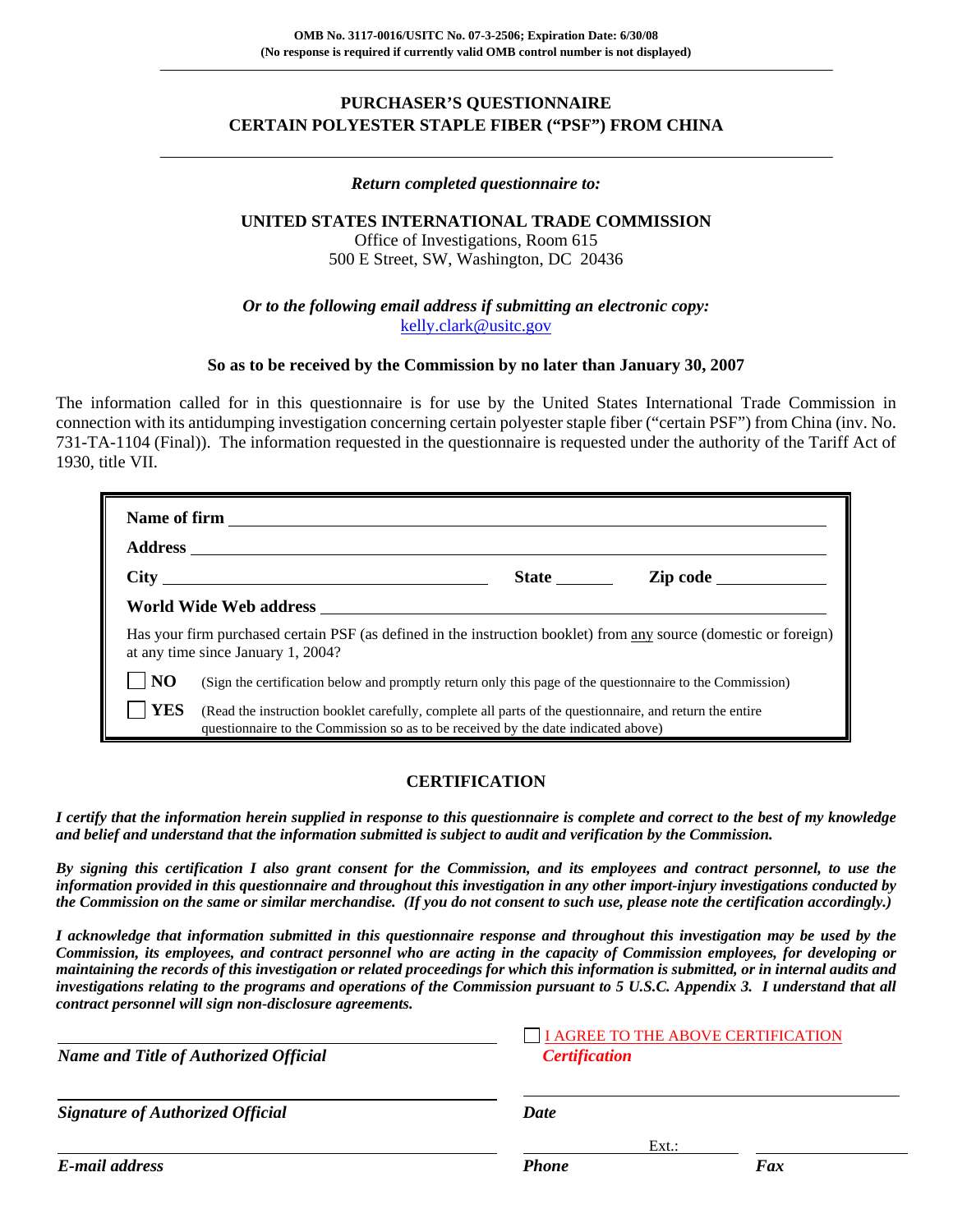## **PART I.--GENERAL QUESTIONS**

 $\overline{a}$ 

 $\overline{a}$ 

The questions in this questionnaire have been reviewed with market participants to ensure that issues of concern are adequately addressed and that data requests are sufficient, meaningful, and as limited as possible. Public reporting burden for this questionnaire is estimated to average 20 hours per response, including the time for reviewing instructions, searching existing data sources, gathering the data needed, and completing and reviewing the questionnaire. Send comments regarding the accuracy of this burden estimate or any other aspect of this collection of information, including suggestions for reducing the burden, to the Office of Investigations, U.S. International Trade Commission, 500 E Street, SW, Washington, DC 20436.

I-1. (a) Please report below the actual number of hours required and the cost to your firm of preparing the reply to this questionnaire and completing the form.

hours dollars

- I-1. (b) We are interested in any comments you may have for improving this questionnaire in general or the clarity of specific questions. Please attach such comments to your response or send them to the above address.
- I-2. Provide the name and address of establishment(s) covered by this questionnaire (see page 3 of the instruction booklet for reporting guidelines). If your firm is publicly traded, please specify the stock exchange and trading symbol.

| $\blacksquare$ No | Yes--List the following information. |                            |
|-------------------|--------------------------------------|----------------------------|
|                   |                                      |                            |
| Firm name         | Address                              | <b>Extent of ownership</b> |
|                   |                                      |                            |
|                   |                                      |                            |
|                   |                                      |                            |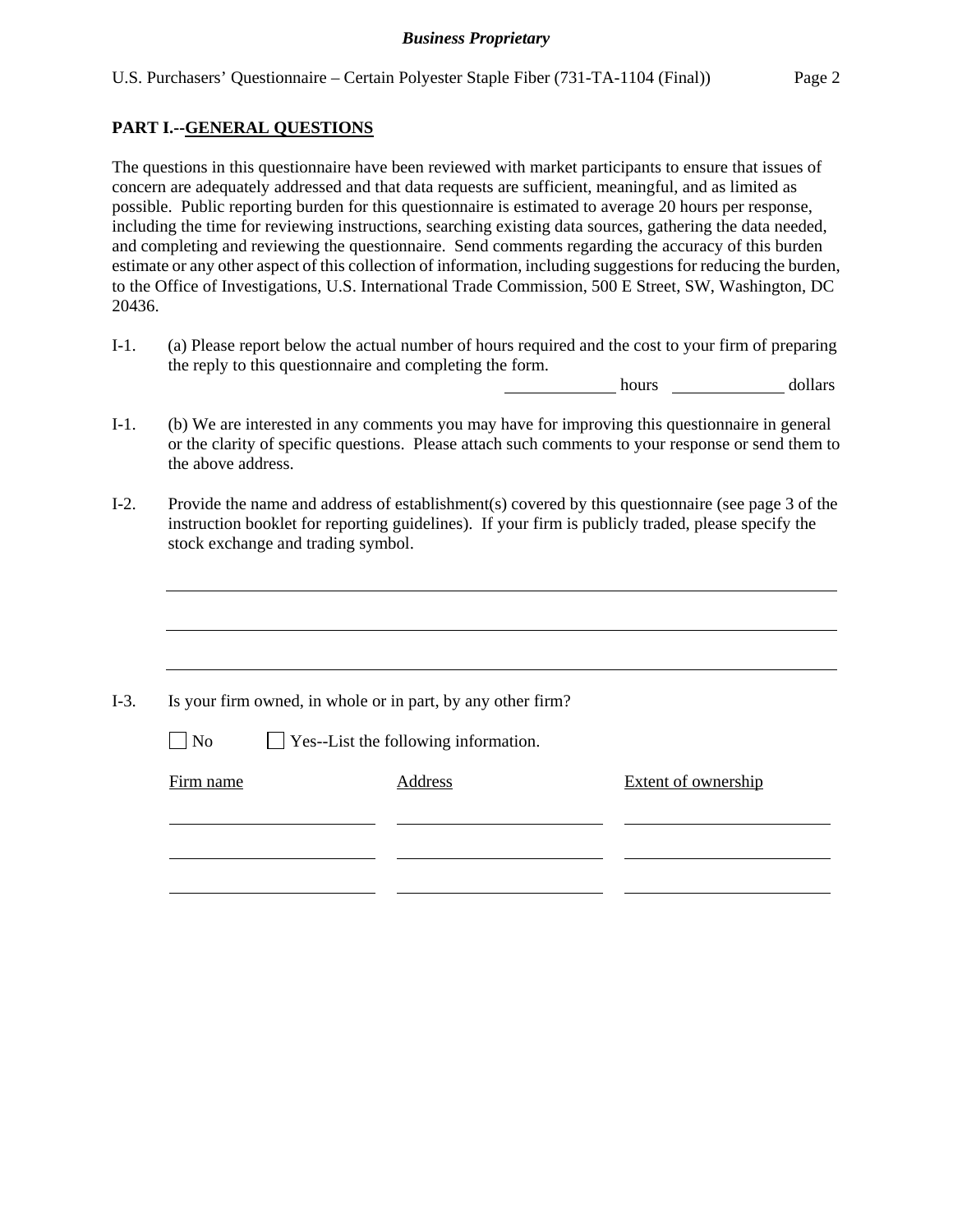### **PART I.--GENERAL QUESTIONS** *- Continued*

I-4. Does your firm have any related firms, either domestic or foreign, which are engaged in importing certain PSF from China into the United States or which are engaged in exporting certain PSF from China to the United States?

| $\Box$ No | Yes--List the following information. |             |
|-----------|--------------------------------------|-------------|
| Firm name | Address                              | Affiliation |
|           |                                      |             |
|           |                                      |             |
|           |                                      |             |
|           |                                      |             |

I-5. Does your firm have any related firms, either domestic or foreign, which are engaged in the production of certain PSF?

No  $\Box$  Yes--List the following information.

| Firm name | Address | Affiliation |
|-----------|---------|-------------|
|           |         |             |
|           |         |             |
|           |         |             |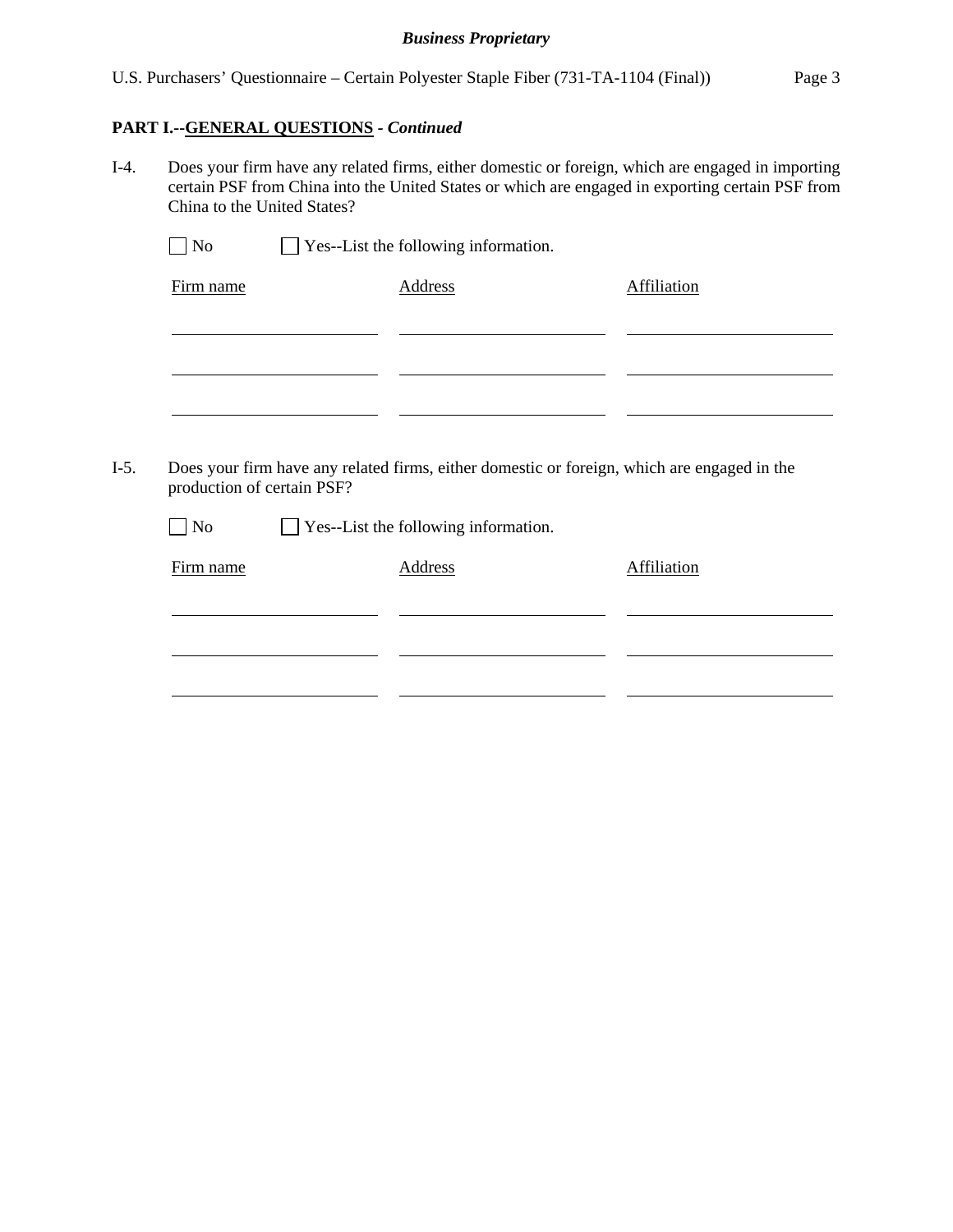## **PART. II--PURCHASES**

l

 $\overline{a}$ 

 $\overline{a}$ 

II-1. Report, as indicated below, your firm's purchases (either directly or through a sales agent or broker) of certain PSF. Report based on delivery date, not order date.

|                                                                       | (Quantity in thousands of pounds, value in \$1,000s) |      |      |
|-----------------------------------------------------------------------|------------------------------------------------------|------|------|
| <b>Item</b>                                                           | 2004                                                 | 2005 | 2006 |
| PURCHASES OF CERTAIN PSF PRODUCED IN THE UNITED STATES                |                                                      |      |      |
| Quantity                                                              |                                                      |      |      |
| Value                                                                 |                                                      |      |      |
| PURCHASES OF CERTAIN PSF PRODUCED IN CHINA                            |                                                      |      |      |
| Quantity                                                              |                                                      |      |      |
| Value                                                                 |                                                      |      |      |
| PURCHASES OF CERTAIN PSF PRODUCED IN ALL OTHER COUNTRIES <sup>1</sup> |                                                      |      |      |
| Quantity                                                              |                                                      |      |      |
| Value                                                                 |                                                      |      |      |
| Please describe:                                                      |                                                      |      |      |

II-2. If the relative shares of your firm's total purchases of certain PSF from different sources (both domestic and foreign) have changed in the last three years, please list the country, state whether the relative share from that country has increased or decreased, and state the reason.

| Country | <b>Increase/Decrease</b> | <b>Reason</b> |
|---------|--------------------------|---------------|
|         |                          |               |
|         |                          |               |
|         |                          |               |
|         |                          |               |

II-3. If your firm has purchased certain PSF from only one country, please explain the reasons for doing so.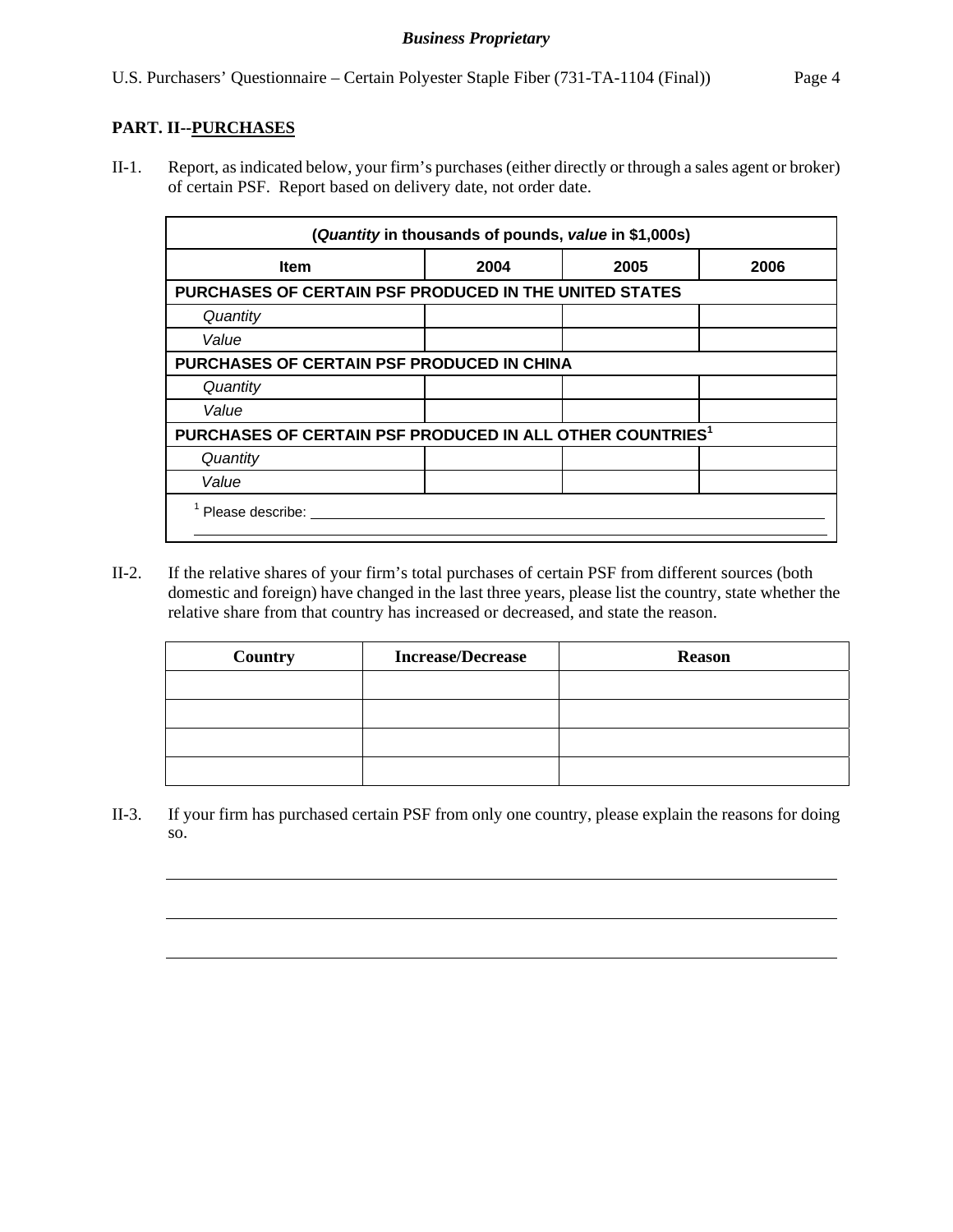U.S. Purchasers' Questionnaire – Certain Polyester Staple Fiber (731-TA-1104 (Final)) Page 5

## **III.--MARKET CHARACTERISTICS AND PURCHASING PRACTICES**

l

l

 $\overline{a}$ 

**Please note that the questions in this section refer to domestic certain PSF and certain PSF imported from ANY source (both subject and nonsubject countries). If your response to any question dffers depending on the country of origin, please report separately for each country and note this in your response.** 

III-1. Which of the following best describes your firm as a purchaser of certain PSF (check all that apply, noting the specific end uses if known)?

| $\Box$ END USER      |  |
|----------------------|--|
| $\Box$ DISTRIBUTOR ( |  |
| $\vert$ Other        |  |

III-2 (a) If your firm is a distributor or reseller of certain PSF, what are the major types of consumers to which you sell certain PSF?

 (b) Do you compete for sales to your customers with the manufacturers or importers from which you purchase certain PSF?

III-3. If your firm is an end user of certain PSF, list in order of quantity of certain PSF consumed, the top 3 products for which your firm purchases certain PSF as a component part or input. Please indicate what percentage of the total cost is accounted for by certain PSF.

| Product you produce | Percent of cost accounted for by certain PSF |
|---------------------|----------------------------------------------|
|                     |                                              |
| ◠<br>ـ ت            |                                              |
| 3.                  |                                              |

III-4. (a) If your firm is an end user of certain PSF, has the demand for your firm's final products incorporating certain PSF changed since January 1, 2004?

| Increased | $\vert$ Unchanged                                                  | Decreased |
|-----------|--------------------------------------------------------------------|-----------|
|           | (b) Has this had any effect on your firm's demand for certain PSF? |           |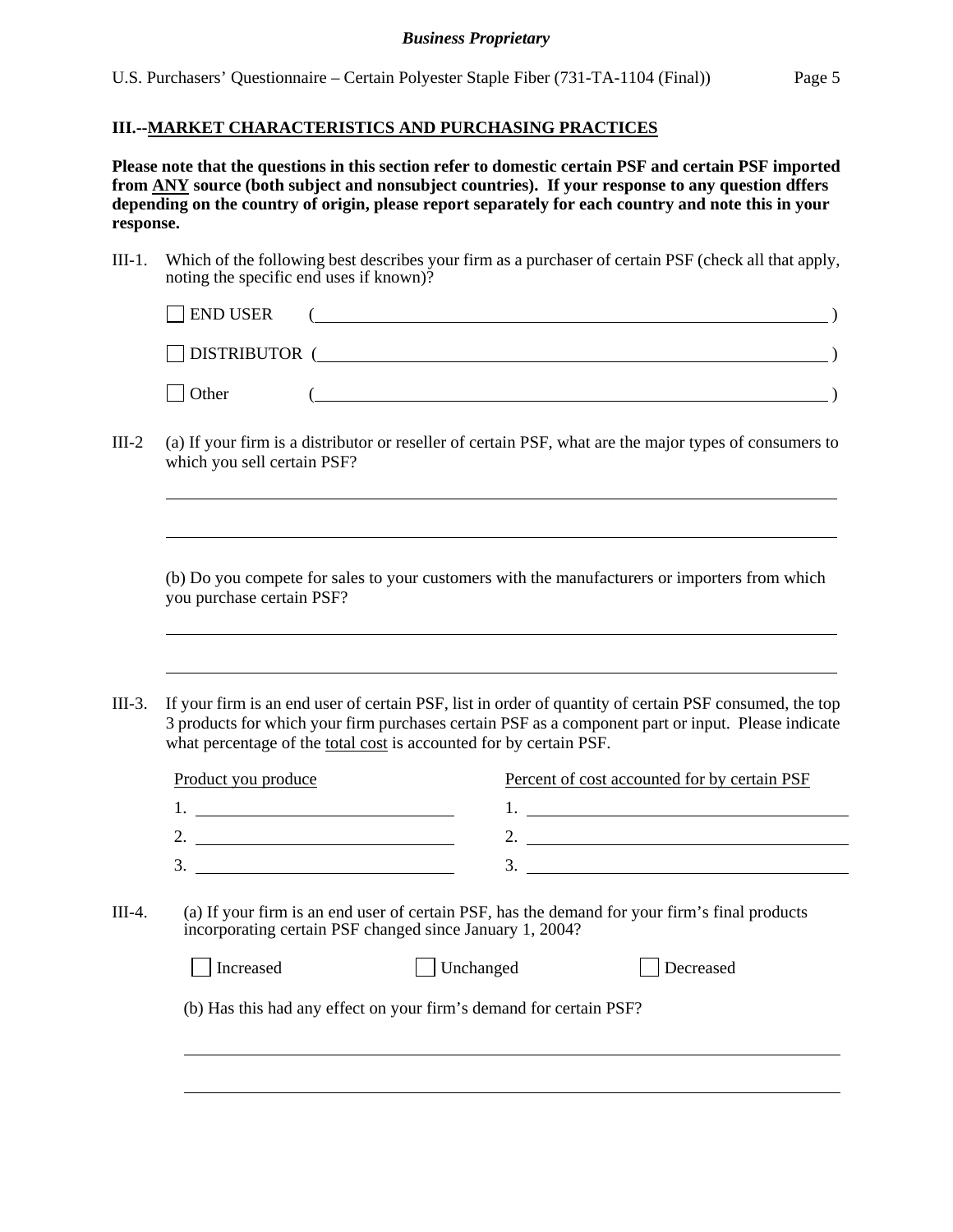| U.S. Purchasers' Questionnaire – Certain Polyester Staple Fiber (731-TA-1104 (Final)) | Page 6 |
|---------------------------------------------------------------------------------------|--------|

| which they are substitutes. |                                                                                      | (b) For each possible substitute product, please give examples of applications and end uses for                                                                                                                 |
|-----------------------------|--------------------------------------------------------------------------------------|-----------------------------------------------------------------------------------------------------------------------------------------------------------------------------------------------------------------|
|                             | (c) Have changes in the prices of these products affected the price for certain PSF? |                                                                                                                                                                                                                 |
| $\rfloor$ No                | certain PSF or final end use?                                                        | Yes--To what degree do changes in their prices affect the price for<br>certain PSF? Does this effect have a time lag? If so, how long is<br>the time lag for each substitute product? Does this vary by type of |
|                             |                                                                                      |                                                                                                                                                                                                                 |
|                             |                                                                                      |                                                                                                                                                                                                                 |
| 2004?                       |                                                                                      | (a) How has the demand within the United States for certain PSF changed since January 1,                                                                                                                        |
| Increased                   | Unchanged                                                                            | Decreased                                                                                                                                                                                                       |
|                             | Other (describe)                                                                     |                                                                                                                                                                                                                 |
|                             | What were the principal factors affecting changes in demand?                         |                                                                                                                                                                                                                 |
|                             |                                                                                      |                                                                                                                                                                                                                 |
|                             |                                                                                      |                                                                                                                                                                                                                 |
| January 1, 2004?            |                                                                                      | (b) How has the demand outside the United States, (if known), for certain PSF changed since                                                                                                                     |
| Increased                   | Unchanged                                                                            | Decreased                                                                                                                                                                                                       |
|                             |                                                                                      |                                                                                                                                                                                                                 |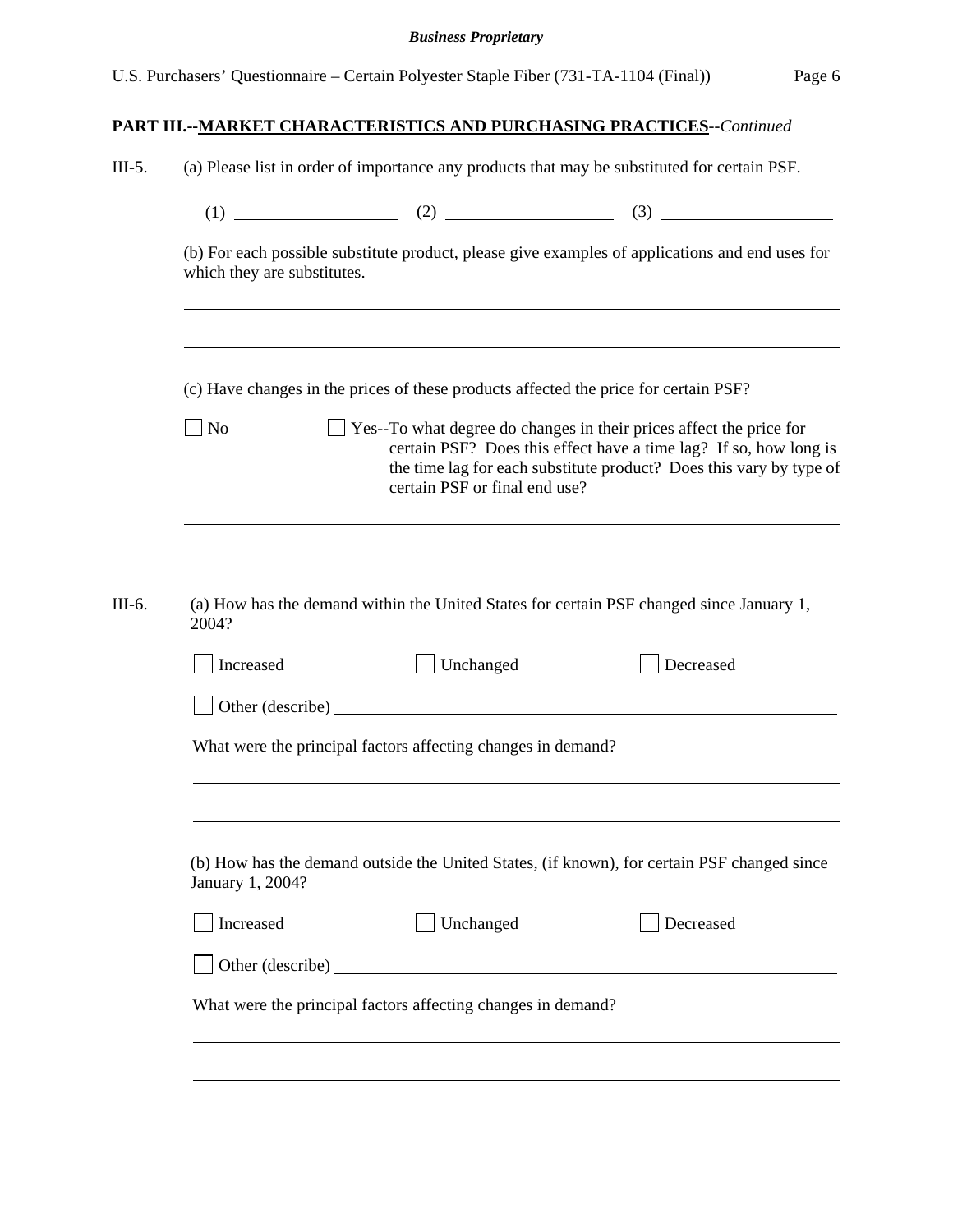| III-7.  | (a) Have any changes occurred in any factors affecting supply (e.g., changes in availability or<br>prices of raw materials; energy or labor; transportation conditions; production capacity and/or<br>methods of production; technology; export markets; or alternative production opportunities)<br>that affected the availability of U.S.-produced certain PSF in the U.S. market since January 1,<br>2004? |  |  |  |  |
|---------|---------------------------------------------------------------------------------------------------------------------------------------------------------------------------------------------------------------------------------------------------------------------------------------------------------------------------------------------------------------------------------------------------------------|--|--|--|--|
|         | $\Box$ No<br>Yes--Please note the time period(s) of any such changes, the factor(s)<br>involved, and the impact such changes had on your shipment volumes and<br>prices.                                                                                                                                                                                                                                      |  |  |  |  |
|         | (b) Since January 1, 2004, have you experienced any short supplies, unavailability of specific<br>products, or were you placed on allocation? Please indicate the specified products, companies,<br>and circumstances.                                                                                                                                                                                        |  |  |  |  |
| $III-8$ | (a) Is the certain PSF market subject to business cycles or conditions of competition distinctive<br>to certain PSF?<br>Yes--Please explain.<br>No                                                                                                                                                                                                                                                            |  |  |  |  |
|         | (b) Please describe any changes in business cycles or conditions for certain PSF since January                                                                                                                                                                                                                                                                                                                |  |  |  |  |
|         | 1, 2004.                                                                                                                                                                                                                                                                                                                                                                                                      |  |  |  |  |
|         |                                                                                                                                                                                                                                                                                                                                                                                                               |  |  |  |  |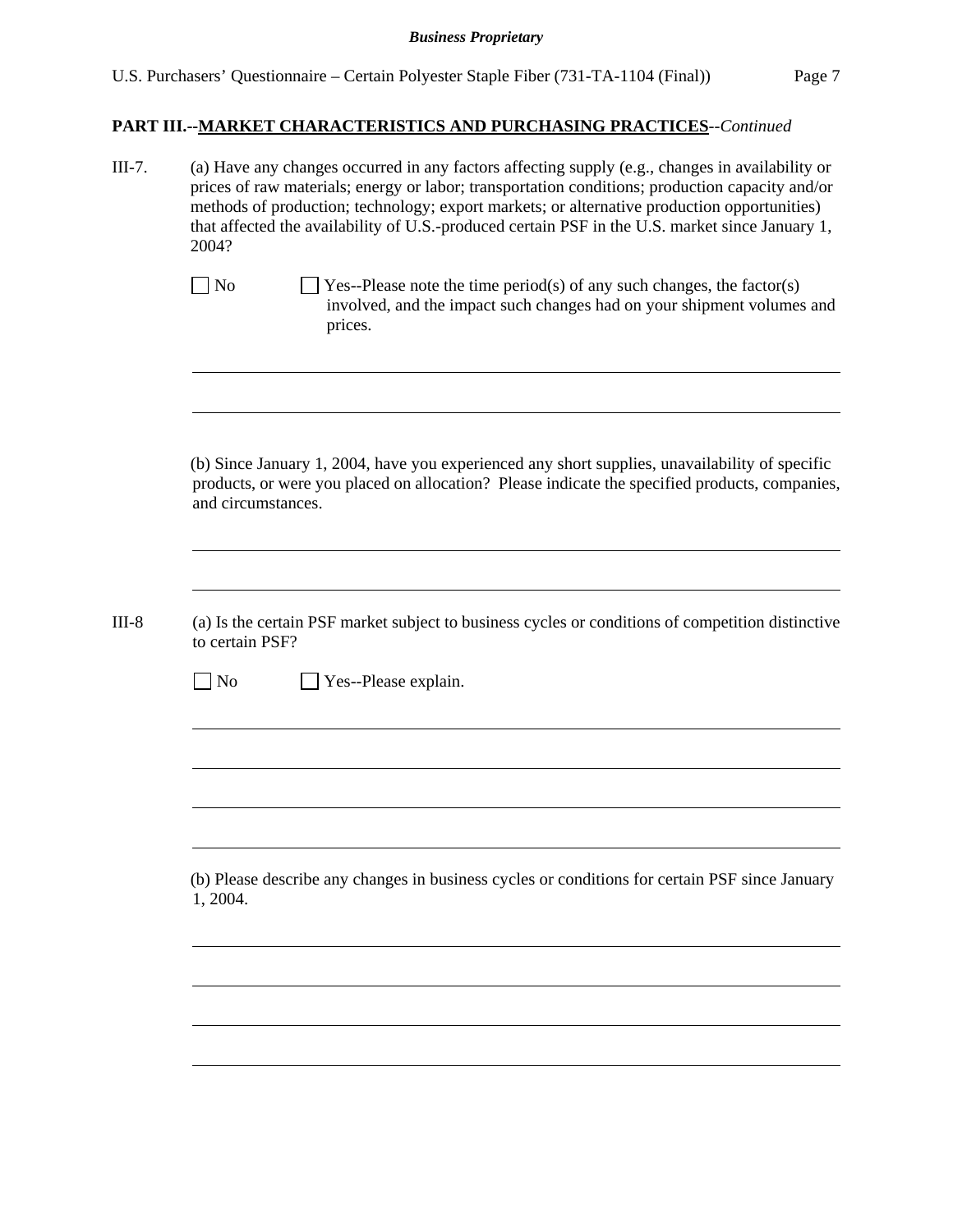| III-9.                                                       | Are you aware whether the certain PSF you are purchasing is U.S. produced or imported?                                                                   |                      |                                                                       |                                                                                                   |  |
|--------------------------------------------------------------|----------------------------------------------------------------------------------------------------------------------------------------------------------|----------------------|-----------------------------------------------------------------------|---------------------------------------------------------------------------------------------------|--|
|                                                              | Always                                                                                                                                                   | Usually              | Sometimes                                                             | Never.                                                                                            |  |
| $III-10.$                                                    |                                                                                                                                                          |                      | Do you know the manufacturer of the certain PSF that you purchase?    |                                                                                                   |  |
|                                                              | Always                                                                                                                                                   | Usually              | Sometimes                                                             | Never.                                                                                            |  |
| $III-11.$                                                    | goods you supply them?                                                                                                                                   |                      |                                                                       | To your knowledge, are your buyers aware of and/or interested in the country of origin of the     |  |
|                                                              | $\Box$ Always                                                                                                                                            | Usually              | Sometimes                                                             | Never.                                                                                            |  |
| $III-12.$                                                    | years?                                                                                                                                                   |                      |                                                                       | Have you made significant changes in your purchasing patterns (e.g., frequency) in the last three |  |
|                                                              | $\Box$ No                                                                                                                                                | Yes--Please explain. |                                                                       |                                                                                                   |  |
|                                                              |                                                                                                                                                          |                      |                                                                       |                                                                                                   |  |
|                                                              |                                                                                                                                                          |                      |                                                                       |                                                                                                   |  |
|                                                              |                                                                                                                                                          |                      |                                                                       |                                                                                                   |  |
|                                                              |                                                                                                                                                          |                      |                                                                       |                                                                                                   |  |
| $III-13$                                                     |                                                                                                                                                          |                      | How many suppliers do you generally contact before making a purchase? |                                                                                                   |  |
|                                                              |                                                                                                                                                          |                      |                                                                       |                                                                                                   |  |
| III-14.<br>Have you changed suppliers since January 1, 2004? |                                                                                                                                                          |                      |                                                                       |                                                                                                   |  |
|                                                              | Yes--Please list the suppliers, indicate whether each firm was added or<br>N <sub>o</sub><br>dropped as a supplier, and give the reasons for the change. |                      |                                                                       |                                                                                                   |  |
|                                                              |                                                                                                                                                          |                      |                                                                       |                                                                                                   |  |
|                                                              |                                                                                                                                                          |                      |                                                                       |                                                                                                   |  |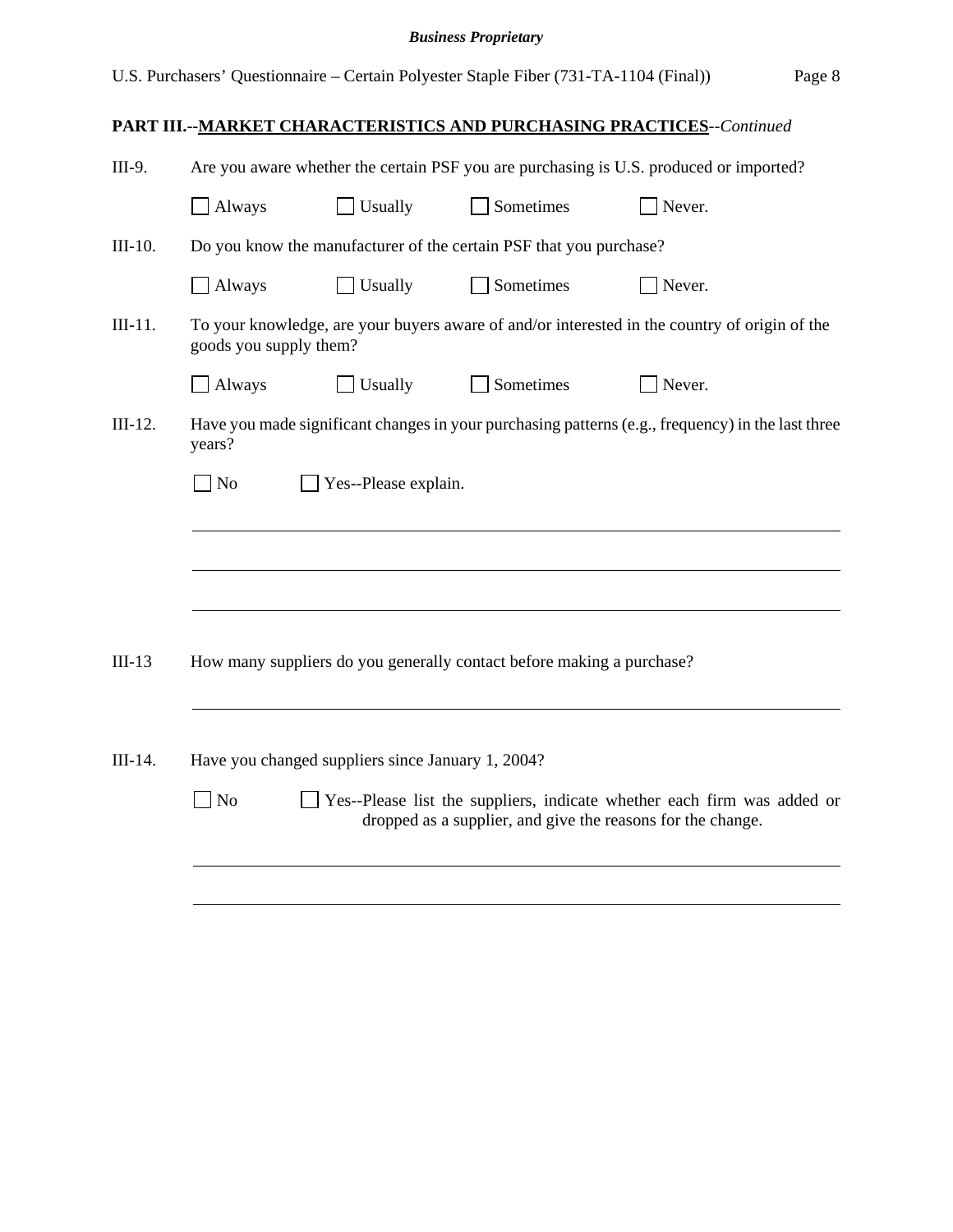| III-15.   | Are you aware of any new suppliers, either foreign or domestic, that have entered the market in<br>the last three years?                                                                                                                                                                |  |  |  |  |
|-----------|-----------------------------------------------------------------------------------------------------------------------------------------------------------------------------------------------------------------------------------------------------------------------------------------|--|--|--|--|
|           | N <sub>o</sub><br>Yes--Please identify the firms.                                                                                                                                                                                                                                       |  |  |  |  |
|           |                                                                                                                                                                                                                                                                                         |  |  |  |  |
| III-16.   | Do you require your suppliers to become certified or prequalified with respect to the quality,<br>chemistry, strength, or other performance characteristics of the certain PSF they sell to your<br>firm?                                                                               |  |  |  |  |
|           | Yes--<br>percent of purchases in 2006<br>No<br>Yes--all purchases                                                                                                                                                                                                                       |  |  |  |  |
|           | Please provide a general description of the certification or qualification process and the time<br>required.                                                                                                                                                                            |  |  |  |  |
| $III-17.$ | Briefly describe the factors that you consider when qualifying a new supplier (e.g. quality of<br>product, reliability of supplier, etc.) and estimate the time it takes to certify or qualify a new<br>supplier.                                                                       |  |  |  |  |
| III-18.   | Since January 1, 2004, have any domestic or foreign producers failed in their attempts to certify<br>or qualify their certain PSF with your firm or have any producers lost their approved status?<br>Yes--Please identify these firms, the countries where they are located, and<br>No |  |  |  |  |
|           | the reasons why they failed the certification/qualification process.                                                                                                                                                                                                                    |  |  |  |  |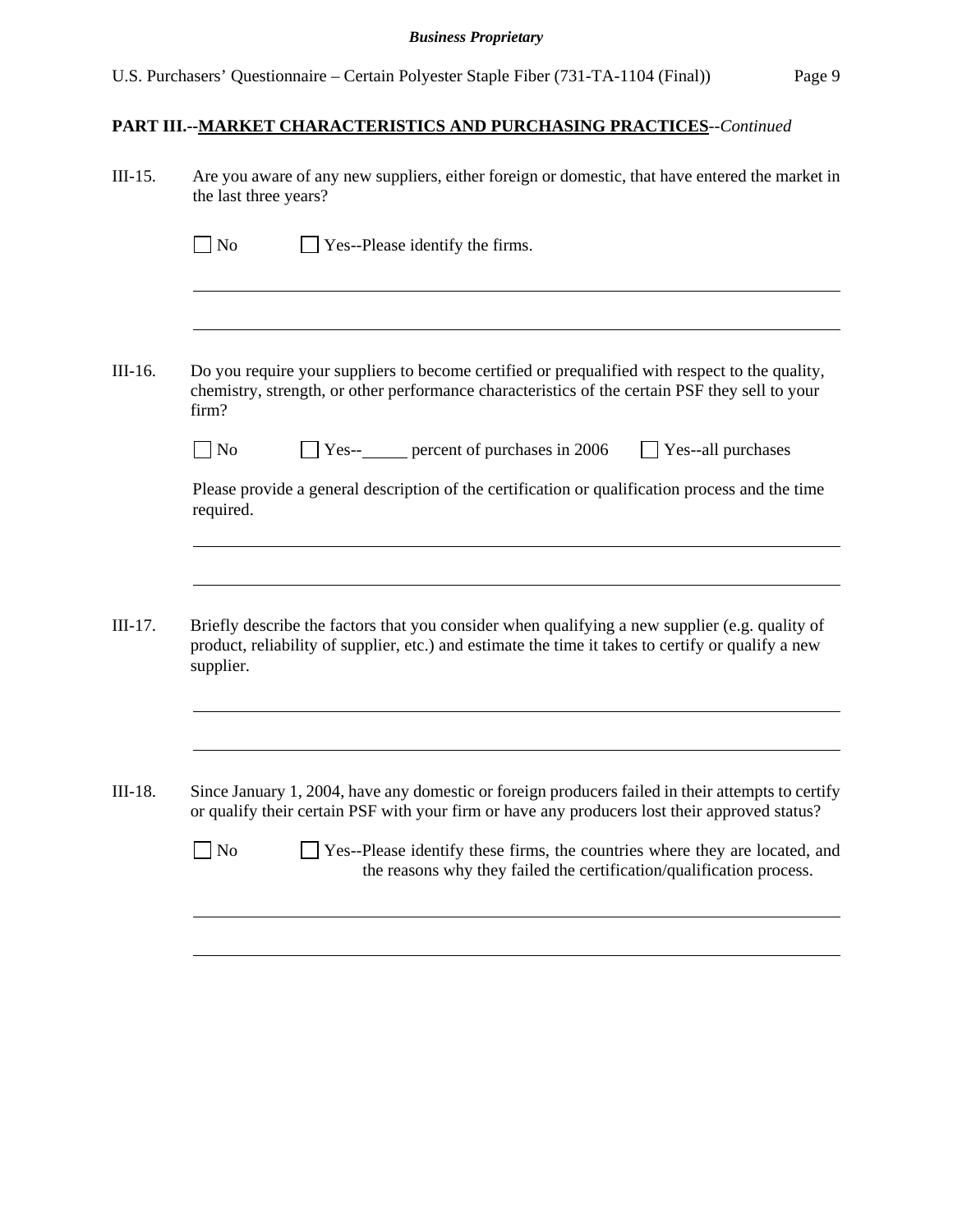# **PART III.--MARKET CHARACTERISTICS AND PURCHASING PRACTICES***--Continued*

III-19. (a) For the factors listed below, please rate each in terms of its importance in your purchase decision for certain PSF.

|                                                | <b>VERY</b><br><b>IMPORTANT</b> | <b>SOMEWHAT</b><br><b>IMPORTANT</b> | <b>NOT</b><br><b>IMPORTANT</b> |
|------------------------------------------------|---------------------------------|-------------------------------------|--------------------------------|
| Availability                                   |                                 |                                     |                                |
|                                                |                                 |                                     |                                |
| Delivery terms                                 |                                 |                                     |                                |
|                                                |                                 |                                     |                                |
| Discounts offered                              |                                 |                                     |                                |
| Extension of credit                            |                                 |                                     |                                |
| Minimum quantity requirements                  |                                 |                                     |                                |
| Packaging                                      |                                 |                                     |                                |
|                                                |                                 |                                     |                                |
|                                                |                                 |                                     |                                |
|                                                |                                 |                                     |                                |
| Quality meets industry standards               |                                 |                                     |                                |
| Quality exceeds industry standards<br>$\cdots$ |                                 |                                     |                                |
| Reliability of supply                          |                                 |                                     |                                |
| Technical support/service                      |                                 |                                     |                                |
| U.S. transportation costs                      |                                 |                                     |                                |
| Whether bi-component or mechanical             |                                 |                                     |                                |
| Whether recycled or virgin                     |                                 |                                     |                                |
| Whether solid or hollow                        |                                 |                                     |                                |
| Other (specify):                               |                                 |                                     |                                |
|                                                |                                 |                                     |                                |
|                                                |                                 |                                     |                                |
|                                                |                                 |                                     |                                |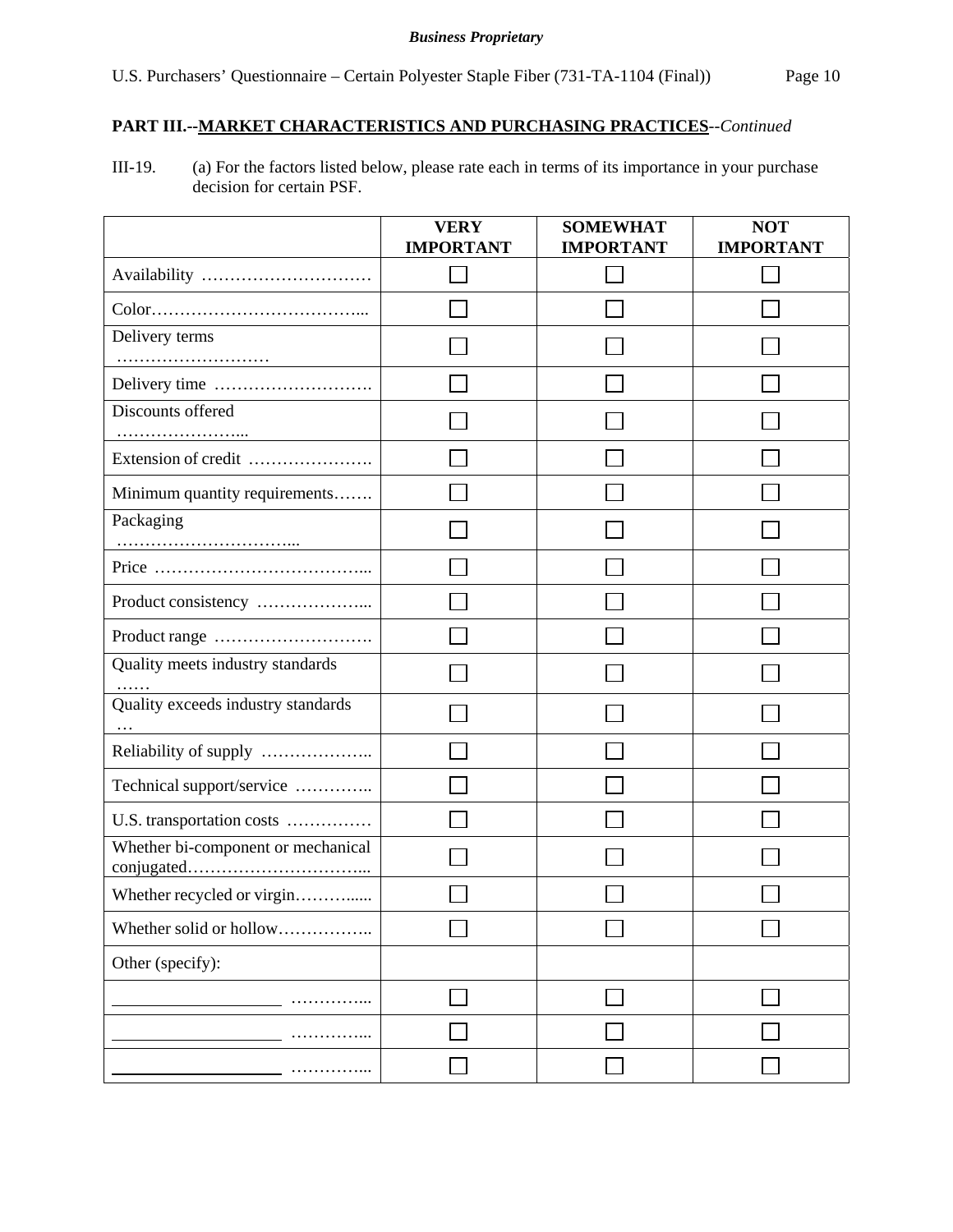|               | (b) Please list, in order of their importance, the three major factors generally considered by your<br>firm in deciding from whom to purchase certain PSF for any one order (examples include<br>current availability, extension of credit, prearranged contracts, price, quality exceeding                                                                                                                                                                                                                                                                                                                                                                                                       |
|---------------|---------------------------------------------------------------------------------------------------------------------------------------------------------------------------------------------------------------------------------------------------------------------------------------------------------------------------------------------------------------------------------------------------------------------------------------------------------------------------------------------------------------------------------------------------------------------------------------------------------------------------------------------------------------------------------------------------|
|               | specifications or industry standards, range of supplier's product line, traditional supplier, etc.).                                                                                                                                                                                                                                                                                                                                                                                                                                                                                                                                                                                              |
|               | $1.$ $\frac{1}{2}$ $\frac{1}{2}$ $\frac{1}{2}$ $\frac{1}{2}$ $\frac{1}{2}$ $\frac{1}{2}$ $\frac{1}{2}$ $\frac{1}{2}$ $\frac{1}{2}$ $\frac{1}{2}$ $\frac{1}{2}$ $\frac{1}{2}$ $\frac{1}{2}$ $\frac{1}{2}$ $\frac{1}{2}$ $\frac{1}{2}$ $\frac{1}{2}$ $\frac{1}{2}$ $\frac{1}{2}$ $\frac{1}{2}$ $\frac{1}{2}$ $\frac{1}{$                                                                                                                                                                                                                                                                                                                                                                            |
|               | 2. $\overline{\phantom{a}}$                                                                                                                                                                                                                                                                                                                                                                                                                                                                                                                                                                                                                                                                       |
|               | 3.                                                                                                                                                                                                                                                                                                                                                                                                                                                                                                                                                                                                                                                                                                |
|               | Other factors or comments:                                                                                                                                                                                                                                                                                                                                                                                                                                                                                                                                                                                                                                                                        |
|               | What characteristics does your firm consider when determining the quality of certain PSF?                                                                                                                                                                                                                                                                                                                                                                                                                                                                                                                                                                                                         |
|               |                                                                                                                                                                                                                                                                                                                                                                                                                                                                                                                                                                                                                                                                                                   |
|               |                                                                                                                                                                                                                                                                                                                                                                                                                                                                                                                                                                                                                                                                                                   |
|               | How often does your firm purchase the certain PSF that is offered at the lowest price?                                                                                                                                                                                                                                                                                                                                                                                                                                                                                                                                                                                                            |
|               |                                                                                                                                                                                                                                                                                                                                                                                                                                                                                                                                                                                                                                                                                                   |
| $\Box$ Always | Usually<br>$\Box$ Sometimes<br>$\Box$ Never.                                                                                                                                                                                                                                                                                                                                                                                                                                                                                                                                                                                                                                                      |
|               | Please list the names of any firms you considered price leaders in the certain PSF market during<br>January 2004-December 2006. A price leader is defined as (1) one or more firms that initiate a<br>price change, either upward or downward, that is followed by other firms, or (2) one or more<br>firms that have a significant impact on prices. A price leader does not necessarily have to be the<br>lowest priced supplier. For those firms identified as a price leader, please specify the time<br>period in which a price change was communicated, whether the price change was upward or<br>downward, and whether it covered a specific geographic region or a specific product type. |
|               |                                                                                                                                                                                                                                                                                                                                                                                                                                                                                                                                                                                                                                                                                                   |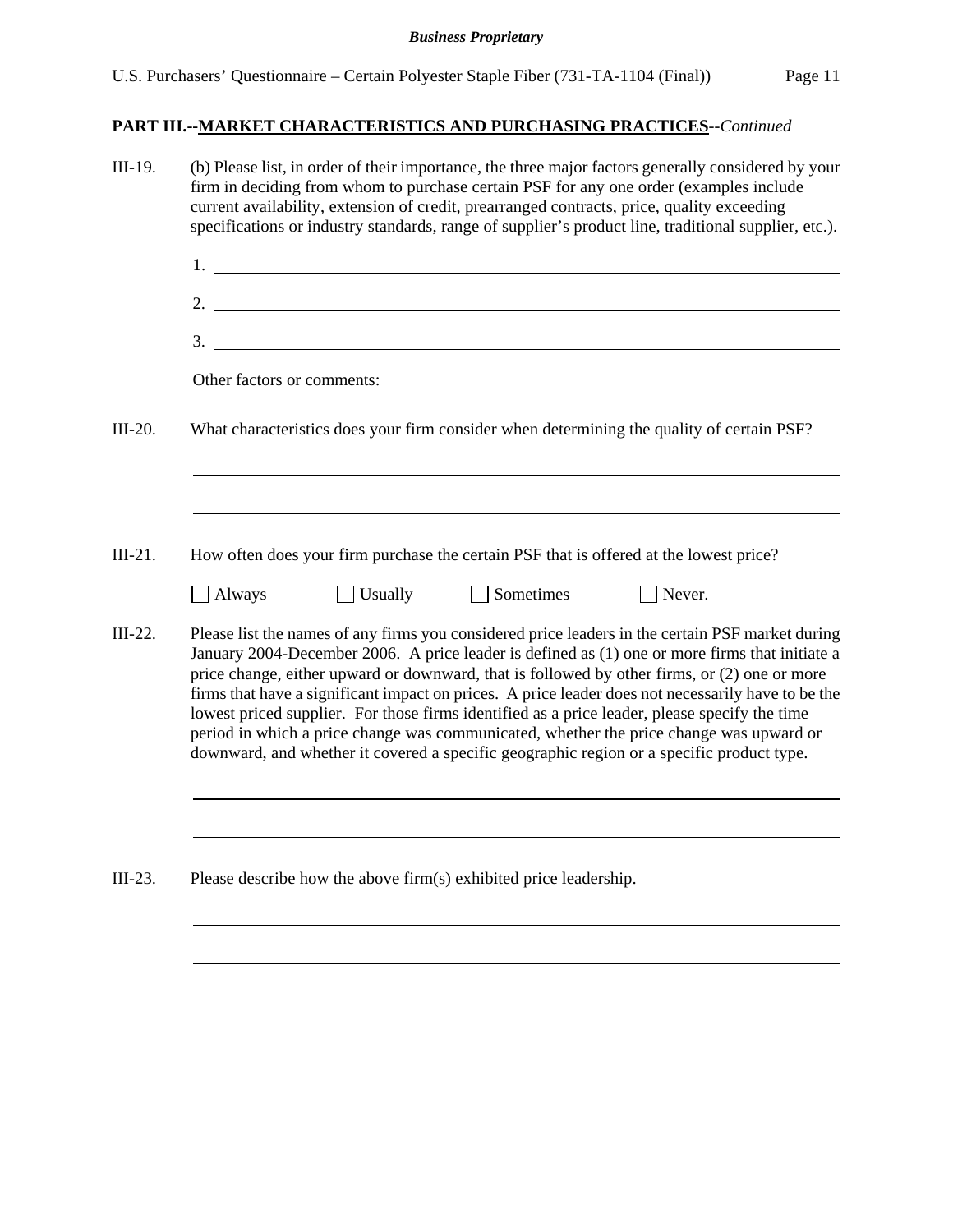| Sometimes<br>$\Box$ Always<br>Usually<br>Never.<br>Additional comments:<br>(b) How often are conjugate certain PSF and mechanically crimped certain PSF used<br>interchangeably?<br>Sometimes<br>Always<br>Usually<br>Never.<br>Additional comments:<br>(c) How often are virgin certain PSF and regenerated certain PSF used interchangeably?<br>Sometimes<br>$\Box$ Always<br>Usually<br>Never.<br>Additional comments:<br>(d) How often are solid certain PSF and hollow certain PSF used interchangeably?<br>Always<br>Usually<br>Sometimes<br>Never. |                      |  | (a) How often are white certain PSF and colored certain PSF used interchangeably? |  |  |  |  |
|-----------------------------------------------------------------------------------------------------------------------------------------------------------------------------------------------------------------------------------------------------------------------------------------------------------------------------------------------------------------------------------------------------------------------------------------------------------------------------------------------------------------------------------------------------------|----------------------|--|-----------------------------------------------------------------------------------|--|--|--|--|
|                                                                                                                                                                                                                                                                                                                                                                                                                                                                                                                                                           |                      |  |                                                                                   |  |  |  |  |
|                                                                                                                                                                                                                                                                                                                                                                                                                                                                                                                                                           |                      |  |                                                                                   |  |  |  |  |
|                                                                                                                                                                                                                                                                                                                                                                                                                                                                                                                                                           |                      |  |                                                                                   |  |  |  |  |
|                                                                                                                                                                                                                                                                                                                                                                                                                                                                                                                                                           |                      |  |                                                                                   |  |  |  |  |
|                                                                                                                                                                                                                                                                                                                                                                                                                                                                                                                                                           |                      |  |                                                                                   |  |  |  |  |
|                                                                                                                                                                                                                                                                                                                                                                                                                                                                                                                                                           |                      |  |                                                                                   |  |  |  |  |
|                                                                                                                                                                                                                                                                                                                                                                                                                                                                                                                                                           |                      |  |                                                                                   |  |  |  |  |
|                                                                                                                                                                                                                                                                                                                                                                                                                                                                                                                                                           |                      |  |                                                                                   |  |  |  |  |
|                                                                                                                                                                                                                                                                                                                                                                                                                                                                                                                                                           |                      |  |                                                                                   |  |  |  |  |
|                                                                                                                                                                                                                                                                                                                                                                                                                                                                                                                                                           |                      |  |                                                                                   |  |  |  |  |
|                                                                                                                                                                                                                                                                                                                                                                                                                                                                                                                                                           |                      |  |                                                                                   |  |  |  |  |
|                                                                                                                                                                                                                                                                                                                                                                                                                                                                                                                                                           |                      |  |                                                                                   |  |  |  |  |
|                                                                                                                                                                                                                                                                                                                                                                                                                                                                                                                                                           |                      |  |                                                                                   |  |  |  |  |
|                                                                                                                                                                                                                                                                                                                                                                                                                                                                                                                                                           |                      |  |                                                                                   |  |  |  |  |
|                                                                                                                                                                                                                                                                                                                                                                                                                                                                                                                                                           |                      |  |                                                                                   |  |  |  |  |
|                                                                                                                                                                                                                                                                                                                                                                                                                                                                                                                                                           |                      |  |                                                                                   |  |  |  |  |
|                                                                                                                                                                                                                                                                                                                                                                                                                                                                                                                                                           | Additional comments: |  |                                                                                   |  |  |  |  |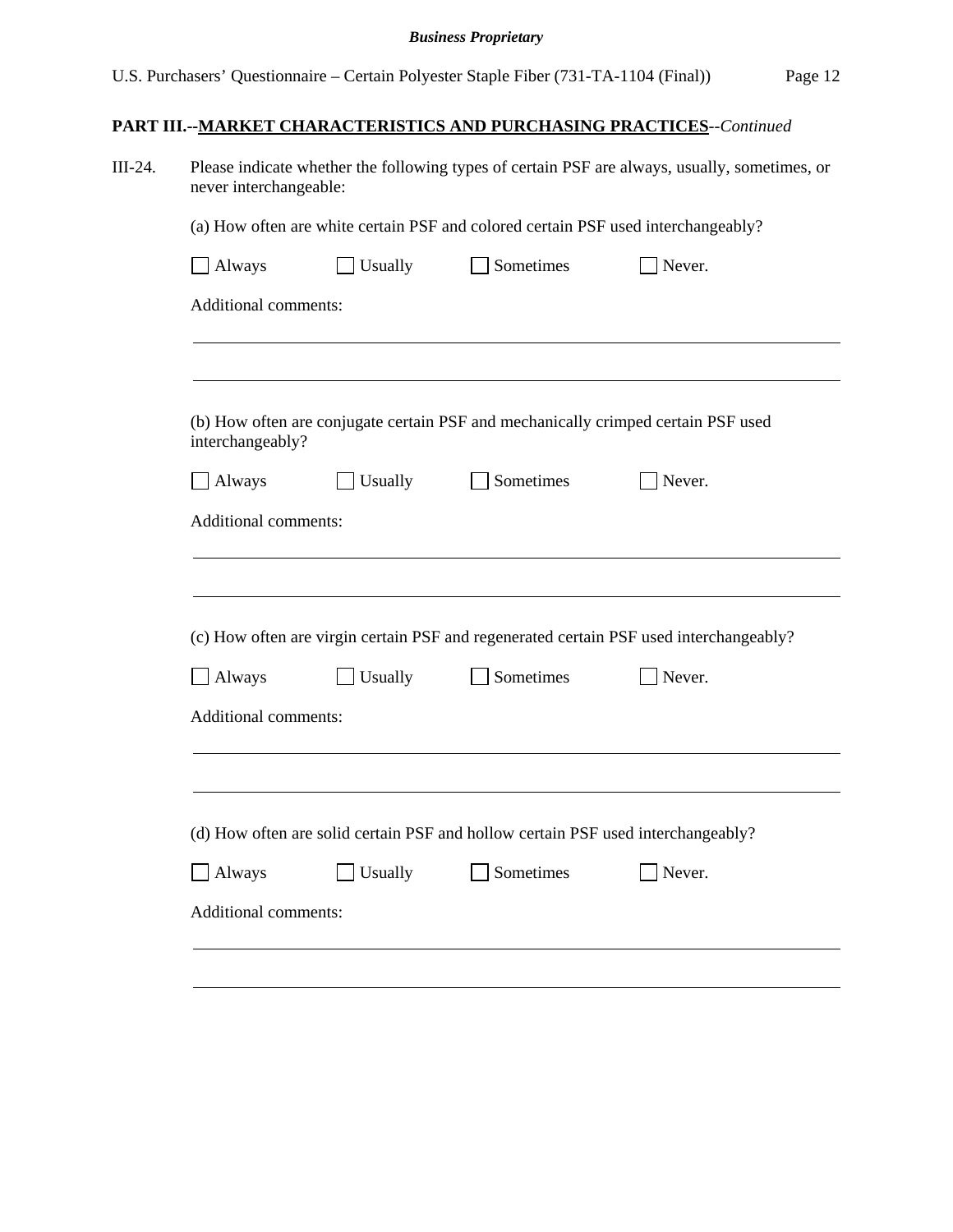U.S. Purchasers' Questionnaire – Certain Polyester Staple Fiber (731-TA-1104 (Final)) Page 13

| (e) How often are slick certain PSF and dry certain PSF used interchangeably?                                                               |         |           |        |  |  |
|---------------------------------------------------------------------------------------------------------------------------------------------|---------|-----------|--------|--|--|
| Always                                                                                                                                      | Usually | Sometimes | Never. |  |  |
| Additional comments:                                                                                                                        |         |           |        |  |  |
|                                                                                                                                             |         |           |        |  |  |
|                                                                                                                                             |         |           |        |  |  |
|                                                                                                                                             |         |           |        |  |  |
| What effect, if any, did Hurricanes Katrina and Rita have on the domestic certain PSF industry<br>(e.g., impact on sales, purchases, etc.)? |         |           |        |  |  |
|                                                                                                                                             |         |           |        |  |  |
|                                                                                                                                             |         |           |        |  |  |
|                                                                                                                                             |         |           |        |  |  |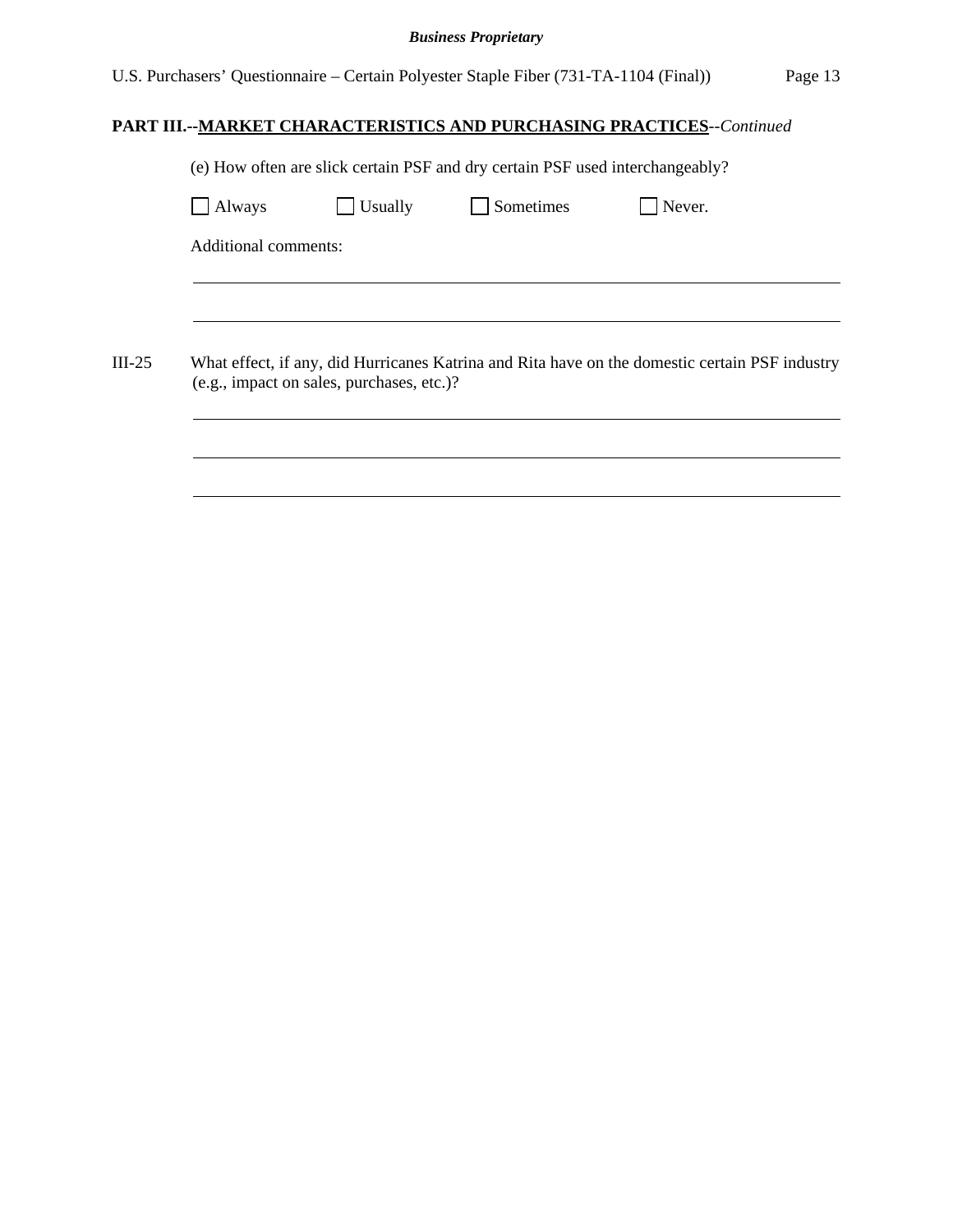### **PART IV.--COMPARISONS BETWEEN IMPORTED AND U.S. PRODUCED PRODUCT**

**Please note that the questions in this section refer to domestic certain PSF and certain PSF imported from ANY source (both subject and nonsubject countries). If your response to any question differs depending on the country of origin, please report separately for each country and note this in your response.** 

IV-1. Please indicate the countries of origin for certain PSF for which your firm has actual marketing/pricing knowledge.

**United States** 

 $\Box$  China

 $\overline{a}$ 

 $\overline{a}$ 

Other countries (Please specify )

IV-2. Is certain PSF produced in the United States and in other countries interchangeable (i.e., can they physically be used in the same applications)? Please indicate below, using "always" to indicate that the products from a specified country-pair are *always* interchangeable, "frequently" to indicate that the products are *frequently* interchangeable,"sometimes" to indicate that the products are *sometimes* interchangeable,"never" to indicate that the products are *never* interchangeable, and "NO FAMILIARITY" to indicate *no familiarity* with products from a specified country-pair.<sup>1</sup>

| Country-pair         | <b>United States</b> | China | Other countries |
|----------------------|----------------------|-------|-----------------|
| <b>United States</b> |                      |       |                 |
| China                |                      |       |                 |

<sup>1</sup> For any country-pair producing certain PSF which is *sometimes or never* interchangeable, please explain the factors that limit or preclude interchangeable use. **In your response relating to "other countries", if the degree of interchangeability differs for different non-subject countries, please note this below.** 

<sup>2</sup> Please note the country/countries of origin of the certain polyester staple fiber that are included in the "other countries" category.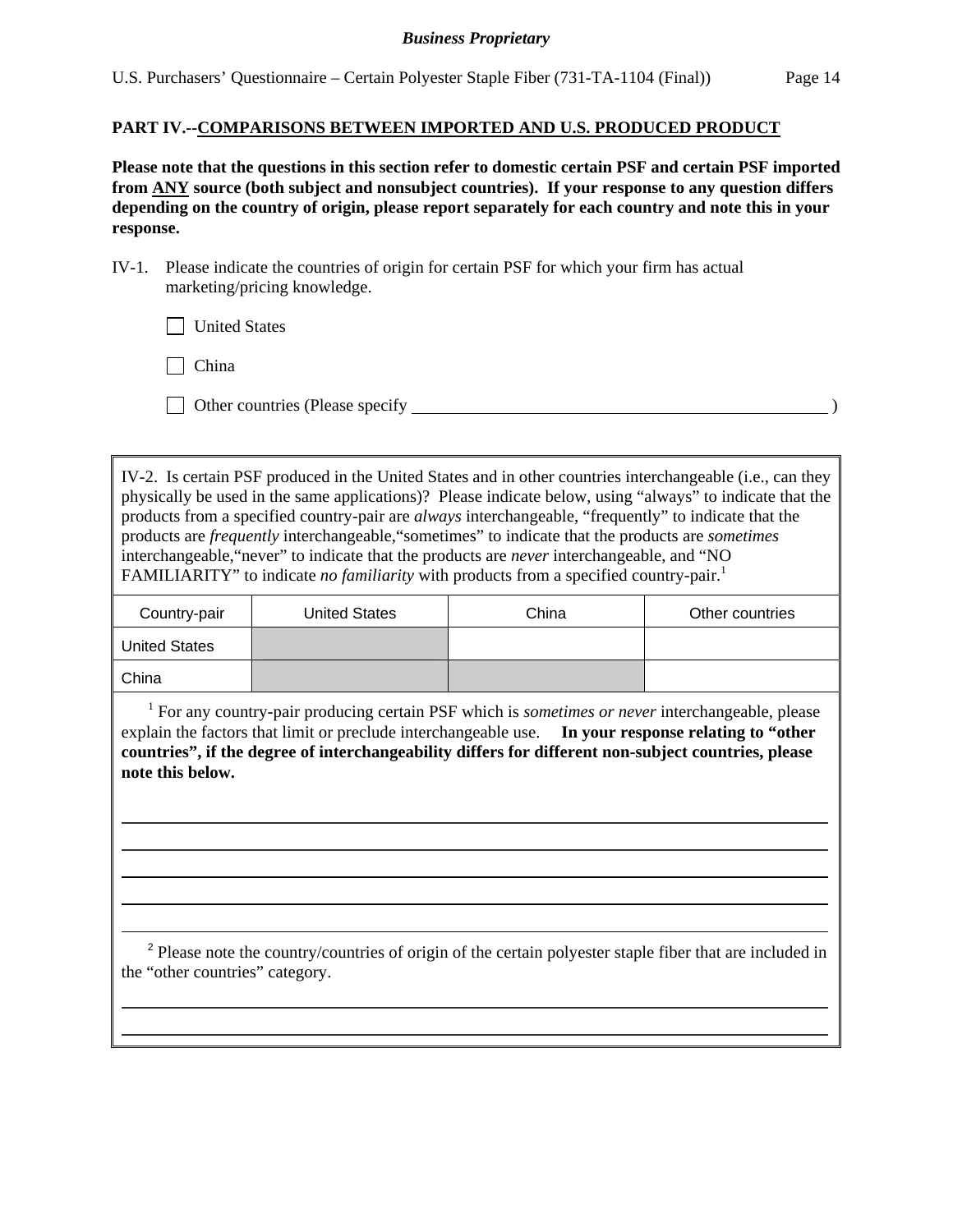## **PART IV.--COMPARISONS BETWEEN IMPORTED AND U.S. PRODUCED PRODUCT***--Continued*

 $\overline{a}$ 

 $\overline{a}$ 

l

- IV-3. Do you or your customers ever specifically order certain PSF from one country in particular over other possible sources of supply?
	- No Ses-Please identify all relevant countries (including the United States and both subject and nonsubject foreign countries) from which you or your customers prefer to order, and indicate why certain PSF from these countries is preferred over product from other countries (please note the specific product in your response).
- IV-4. Are certain grades/types/sizes of certain PSF available from only a single source (domestic or foreign, including both subject and nonsubject countries)?

| $\Box$ No | $\Box$ Yes--Please identify the source and the grade/type/size. |  |
|-----------|-----------------------------------------------------------------|--|
|           |                                                                 |  |

IV-5. If you purchased certain PSF from one source although a comparable product was available from another source at a lower price, please explain your reasons for doing so (please specify by country, including the United States and both subject and nonsubject foreign countries). Possibilities might include transaction characteristics such as length of time to fill orders, minimum order size, reliability of supply, etc.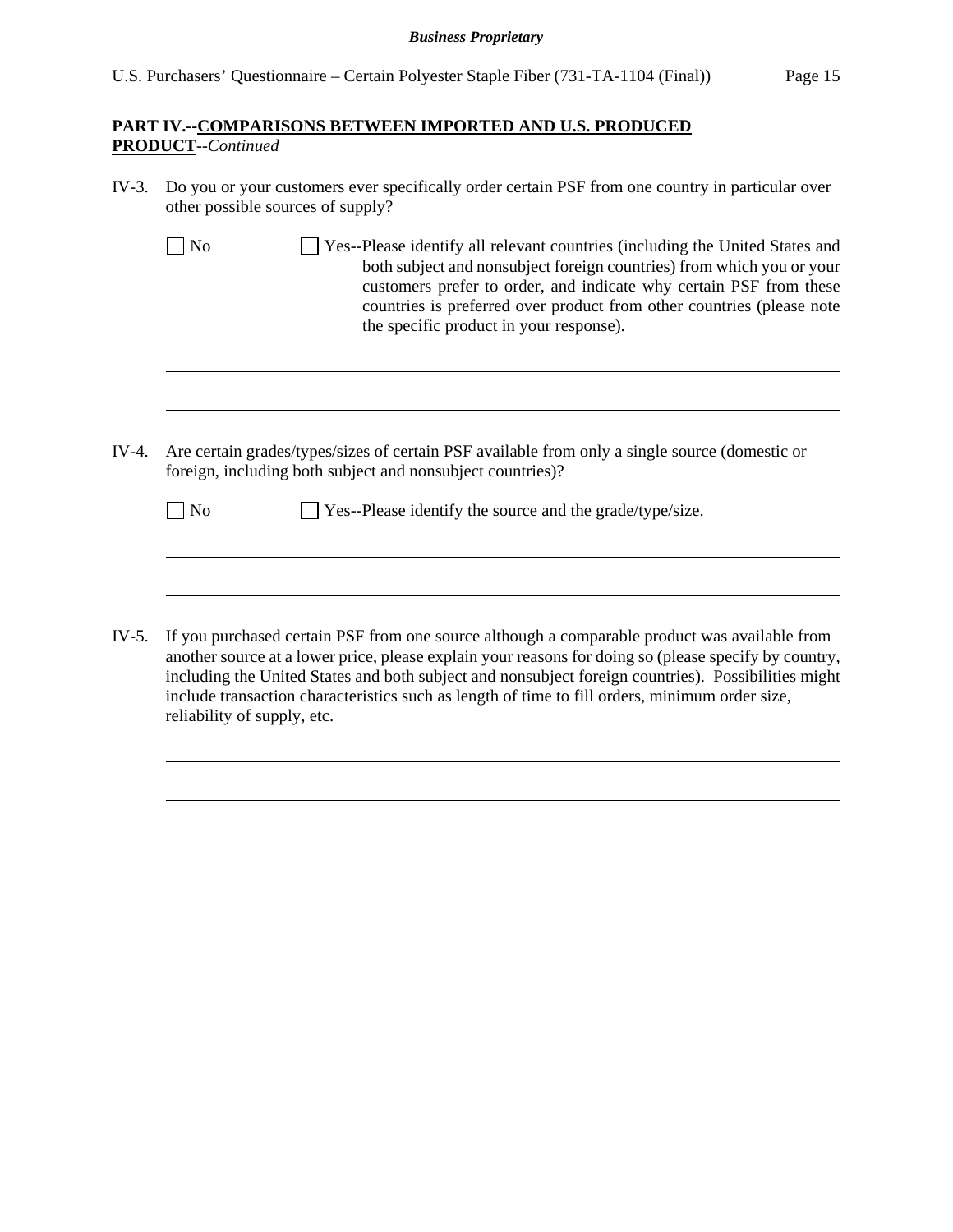## **PART IV.--COMPARISONS BETWEEN IMPORTED AND U.S. PRODUCED PRODUCT**--*Continued*

IV-6. For the factors listed below, please rate how certain PSF produced in each country you identified in your response to the first question in Part IV compares with certain PSF produced in each of the other countries you identified (including the United States and both subject and nonsubject foreign countries). Copy this page as necessary to cover all possible country combinations and please attach any comments you care to make concerning your responses, especially in comparisons where you rate product from one country superior or inferior to product from another.

**Electronic submissions: For each country comparison manually copy and paste IV-6 in a new page in this document as necessary.** (At the end of IV-6, insert a page break (Menu: Insert-Break-Page break), copy IV-6 and paste in the new page.)

| compared to                        |                   |                   |                 |  |  |
|------------------------------------|-------------------|-------------------|-----------------|--|--|
| (specify country)                  | (specify country) |                   |                 |  |  |
|                                    | <b>SUPERIOR</b>   | <b>COMPARABLE</b> | <b>INFERIOR</b> |  |  |
|                                    |                   |                   |                 |  |  |
|                                    |                   |                   |                 |  |  |
|                                    |                   |                   |                 |  |  |
|                                    |                   |                   |                 |  |  |
|                                    |                   |                   |                 |  |  |
| Extension of credit                |                   |                   |                 |  |  |
|                                    |                   |                   |                 |  |  |
| Lower U.S. transportation costs    |                   |                   |                 |  |  |
| Minimum quantity<br>requirements   |                   |                   |                 |  |  |
| Packaging                          |                   |                   |                 |  |  |
|                                    |                   |                   |                 |  |  |
|                                    |                   |                   |                 |  |  |
| Quality meets industry standards   |                   |                   |                 |  |  |
| Quality exceeds industry standards |                   |                   |                 |  |  |
|                                    |                   |                   |                 |  |  |
| Technical support/service          |                   |                   |                 |  |  |
| Other (specify)                    |                   |                   |                 |  |  |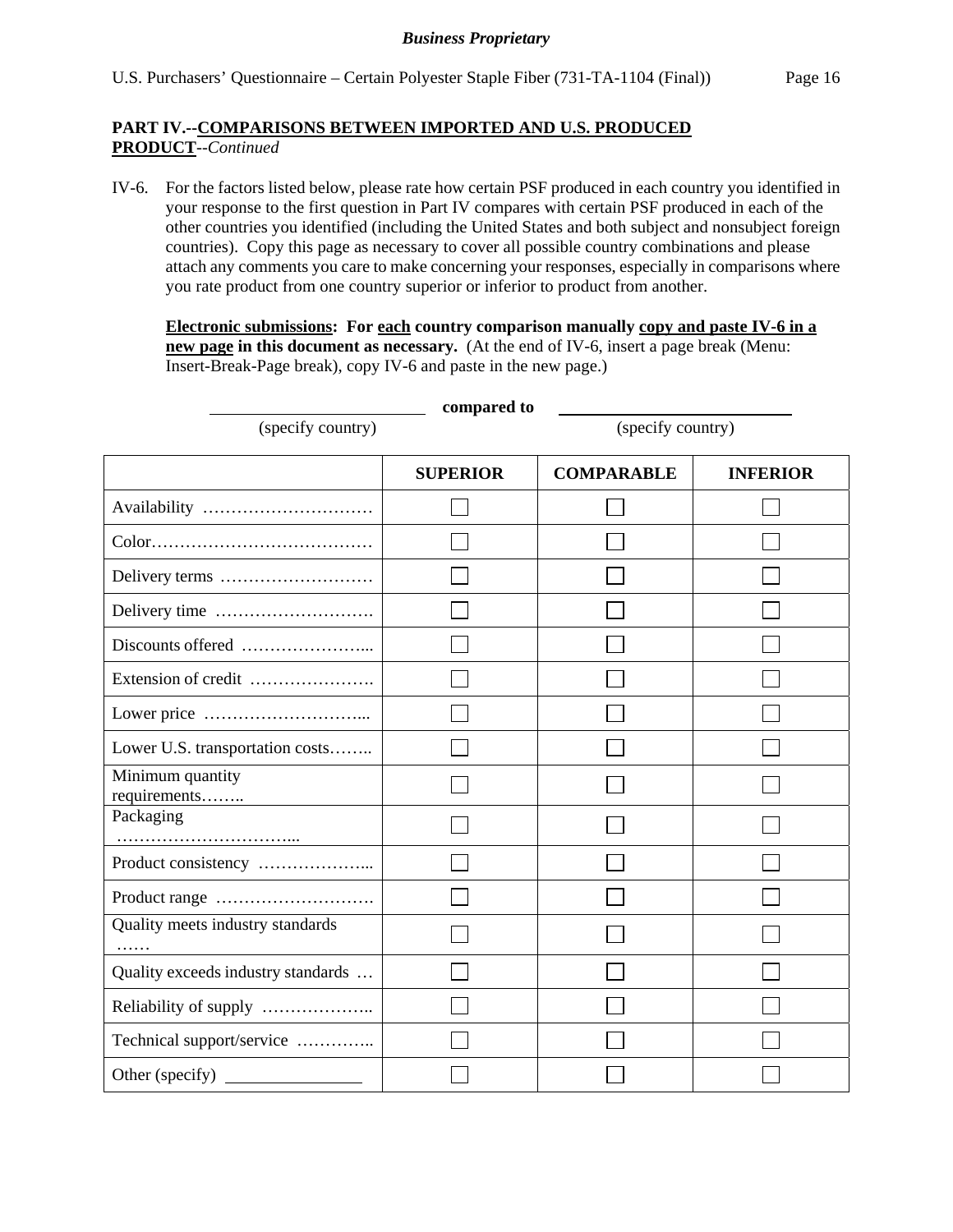# **PART IV.--COMPARISONS BETWEEN IMPORTED AND U.S. PRODUCED PRODUCT**--*Continued*

| IV-7.<br>(a) How often does domestically produced certain PSF meet minimum quality specifications for<br>your uses or your customers' uses? |                                                                                                                                  |         |           |           |                  |  |  |  |  |
|---------------------------------------------------------------------------------------------------------------------------------------------|----------------------------------------------------------------------------------------------------------------------------------|---------|-----------|-----------|------------------|--|--|--|--|
|                                                                                                                                             | $\Box$ Always                                                                                                                    | Usually | Sometimes | Never.    |                  |  |  |  |  |
|                                                                                                                                             | <b>Additional comments:</b>                                                                                                      |         |           |           |                  |  |  |  |  |
|                                                                                                                                             |                                                                                                                                  |         |           |           |                  |  |  |  |  |
|                                                                                                                                             | (b) How often does imported subject certain PSF meet minimum quality specifications for your uses<br>or your customers' uses?    |         |           |           |                  |  |  |  |  |
|                                                                                                                                             | Always                                                                                                                           | Usually | Sometimes | Never.    |                  |  |  |  |  |
|                                                                                                                                             | <b>Additional comments:</b>                                                                                                      |         |           |           |                  |  |  |  |  |
|                                                                                                                                             |                                                                                                                                  |         |           |           |                  |  |  |  |  |
|                                                                                                                                             | (c) How often does imported nonsubject certain PSF meet minimum quality specifications for your<br>uses or your customers' uses? |         |           |           |                  |  |  |  |  |
|                                                                                                                                             | Country                                                                                                                          | Always  | Usually   | Sometimes | Rarely or Never. |  |  |  |  |
|                                                                                                                                             | $Country \_\_$                                                                                                                   | Always  | Usually   | Sometimes | Rarely or Never. |  |  |  |  |
|                                                                                                                                             | Country $\qquad \qquad$                                                                                                          | Always  | Usually   | Sometimes | Rarely or Never. |  |  |  |  |